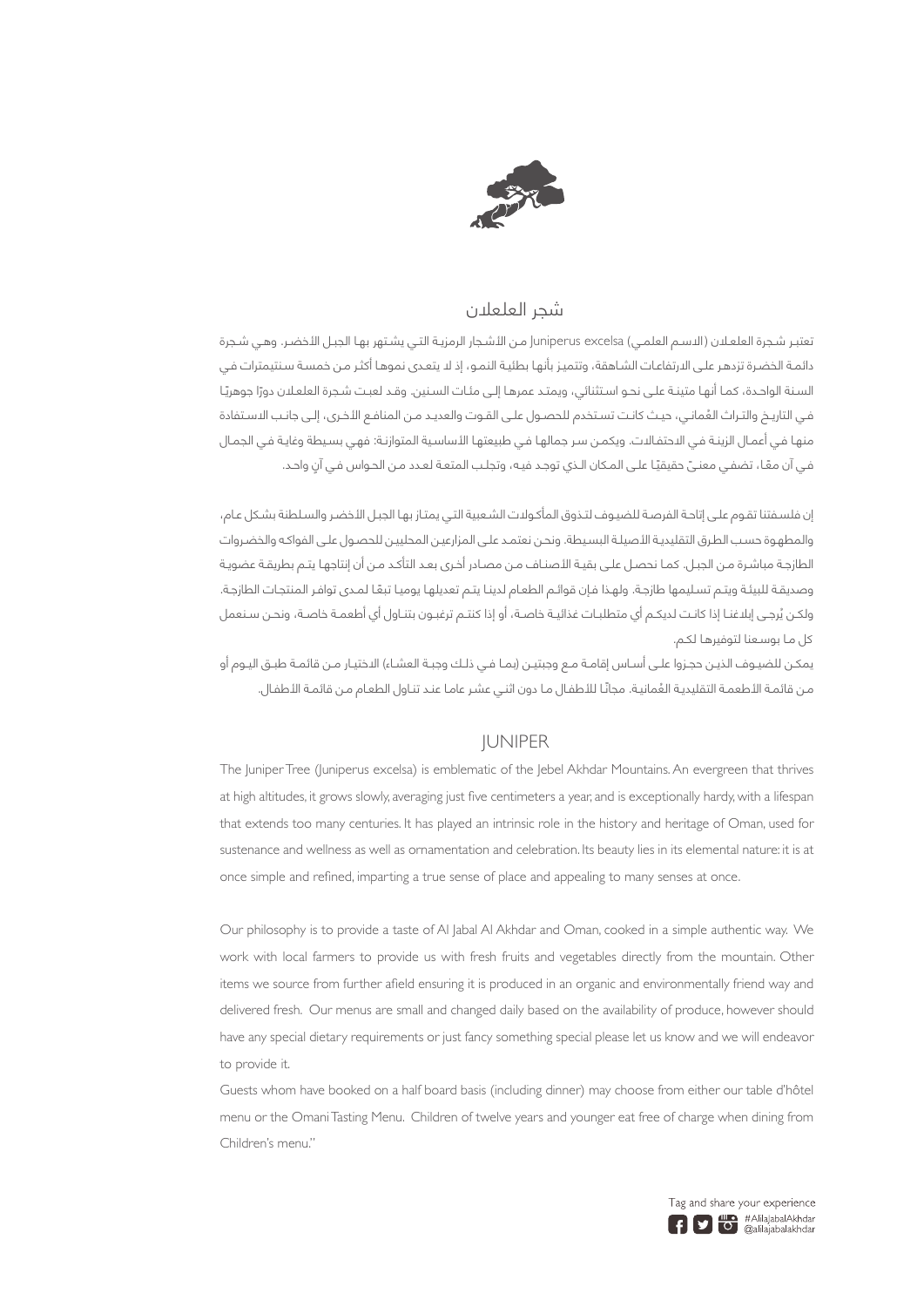

#### **ّ مـــــــزات MEZZE**

| Creamy hummus with Jabal olive oil and<br>crisp chickpeas                                             | $\sqrt{ }$ V $\sqrt{ }$ GF              | حمص بالكريمة مع زيت الزيتون الجبلي<br>والحمص المقرمش                                              |
|-------------------------------------------------------------------------------------------------------|-----------------------------------------|---------------------------------------------------------------------------------------------------|
| Matbucha – spicy tomato and eggplant salad<br>with fragrant herbs                                     | $(V)$ GF                                | مطبوخة الطماطم الحارة مع سلطة الباذنجان والأعشاب<br>العطرية                                       |
| Apricot and pistachio tabbouleh with<br>orange blossom                                                | V N                                     | تبولة بالمشمش والفستق مع زهر البرتقال                                                             |
| Air dried beef with mixed pickles                                                                     | GF)                                     | لحم بقري مجفف مع المخللات المشكلة                                                                 |
| Shaved carrots with pine nuts and saffron<br>tomato dressing                                          | $\left( \mathbf{V}\right)$<br>(N)<br>GF | جزر مبشور مع الصنوبر وتتبيلة الزعفران والطماطم                                                    |
| Soft white cheese with za'atar, chili and lemon                                                       | VD<br>Œ                                 | جبن أبيض طري مع الزعتر والفلفل الحار والليمون                                                     |
| <b>SOUP</b>                                                                                           |                                         | شوربات                                                                                            |
| Tomato soup with roasted artichoke, green<br>olives and rice                                          |                                         | شوربة الطماطم مع الخرشوف المحمر والزيتون الدخضر والدرز                                            |
| Cream of chicken and roasted corn soup with<br>lemon and parsley                                      |                                         | شوربة كريمة الدجاج والذرة المشوية مع الليمون والبقدونس                                            |
| <b>ENTREE</b>                                                                                         |                                         | المقبلات                                                                                          |
| Warm roasted globe artichoke, baby carrots,<br>sesame, purslane, green olive aioli                    | GF                                      | الخرشوف المحمّر مع الجزر الصغير والسمسم ونبات الرجله<br>وزيت الزيتون                              |
| Sliced courgette, Jabal Akhdar olives, walnut, feta<br>cheese, parsley, fresh herb and lemon dressing | $(V)$ $(D)$<br>GP(N)                    | شرائح الكوسا مع زيتون جبل الأخضر، الجوز، جبن الفيتا،<br>البقدونس وتتبيلة الأعشاب الطازجة والليمون |
| Scallop, pumpkin, fragrant frigola,<br>pomegranate and roasted artichokes globe                       |                                         | اسقالوب مع اليقطين والفريجولا والرمان والخرشوف المحمر                                             |
| Steamed prawns, green beans, semi dried<br>tomatoes, saffron aioli, apricot and toasted<br>almond     |                                         | روبيان محضر على البخار مع فاصوليا خضراء وطماطم شبه<br>مجففة وصلصة الزعفران، المشمش واللوز المحمص  |
| Smoked duck breast with house pickles,<br>tamarind and spice pine nuts                                |                                         | اصدر بط مدخن مع المخللات المحضرة بالمطعم، تمر هندي<br>مع الصنوبر المتبل                           |
| Beef and sour cherry kefta, smoked yoghurt and<br>pickled cucumber                                    | GF                                      | كيفتة لحم البقر مع حامض الكريز والزبادي المدخن والخيار<br>المخلل والصنوبر المتبل                  |
|                                                                                                       |                                         |                                                                                                   |

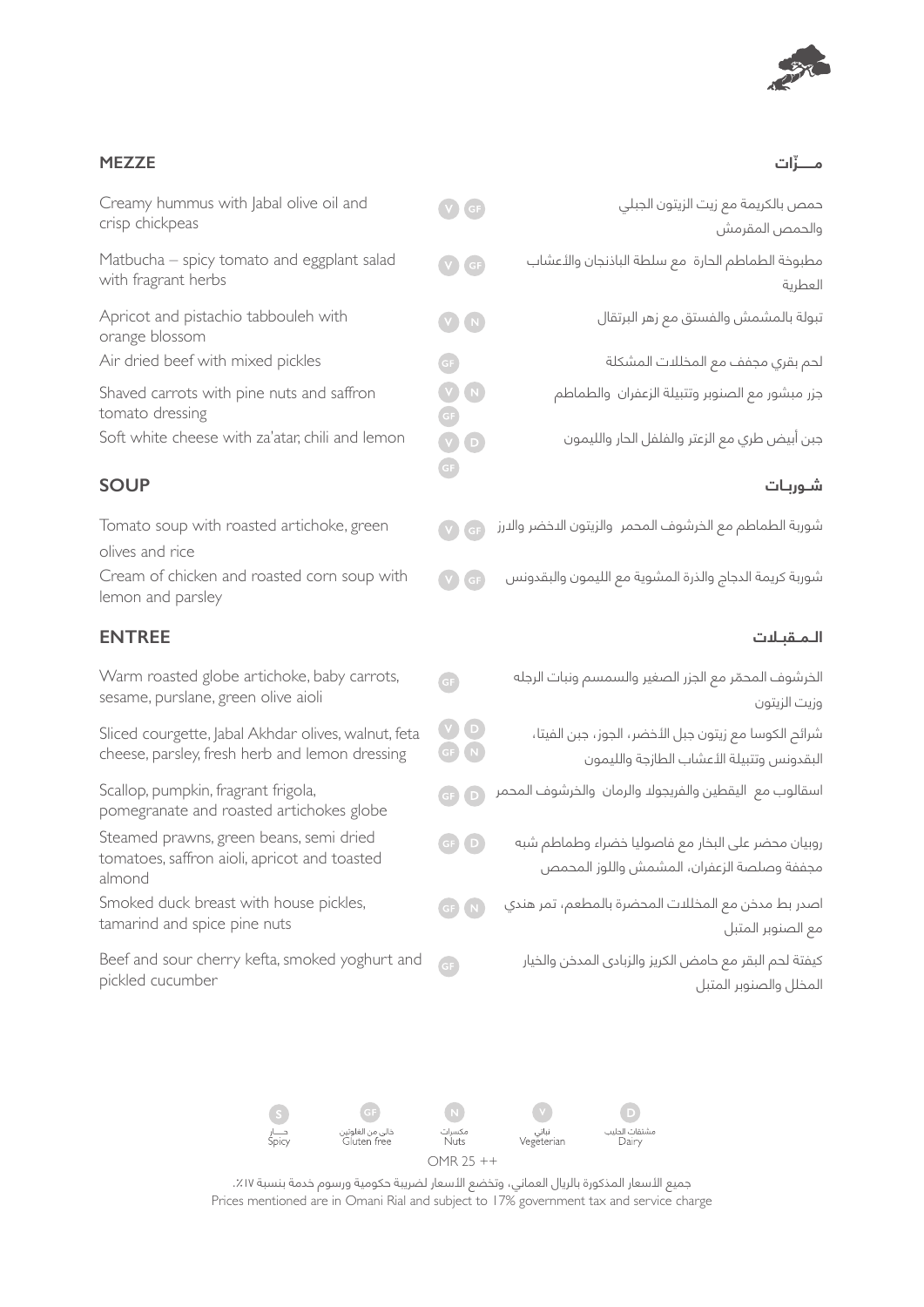

## **األطباق الرئيسية COURSE MAIN**

| Kushari - Moroccan brown lentil, chickpeas, rice,<br>spicy tomato sauce                                              |                       | الكشرى مع العدس البني المغربي والحمص والأرز وصلصة<br>الطماطم الحارة                                                       |
|----------------------------------------------------------------------------------------------------------------------|-----------------------|---------------------------------------------------------------------------------------------------------------------------|
| Mix mushroom carnaroli risotto with<br>parmesan cheese, parsley and truffle oil                                      | V(D)                  | ريزوتو كارنارولي مع مزيج الفطر وجبن البارميزان والبقدونس<br>وزيت الكمأة                                                   |
| Samac harra, crisp pine nut semolina, green<br>tabbouleh and olive puree                                             | $\Box$                | السمكة الحرة مع السميد بحبات الصنوبر المقرمش التبوله<br>الخضراء مع معجون الزيتون المتبل                                   |
| Confit chicken leg, wild mix mushroom, corn<br>puree, fondant potato, ginger bread crumbed<br>foie gras, chicken jus | GF) D                 | ساق الدجاج المطهوة ببطء مع مزيج الفطر البري و هريس<br>الذرة و فوندان البطاطا، فواجرا الخبز المحمص مع الزنجبيل             |
| Omani spiced lamb loin, corn frigola, green peas,<br>pomegranate, date sauce and fresh yogurt                        | $\Box$                | ومرقة الدجاج<br>لحم الضأن العُماني المتبل من الخاصرة مع فريجولا الذرة،<br>بازلاء خضراء رمان مع صلصة التمر والزبادي الطازج |
| Mandagery creek venison, parsnip truffle puree,<br>pomegranate reduction, venison and Juniper<br>berry jus           | $\left($ GF $\right)$ | شريحة لحم الغزال اليونانية , الجزر الدبيض<br>صوص الرمان المخفف , صلصة العرعر و التوت                                      |
| <b>SIDE DISH</b>                                                                                                     |                       | الأطباق الجانبية                                                                                                          |
| Mash potato                                                                                                          | V(D)                  | بطاطا مهروسة                                                                                                              |
| Thick chips cooked three times, served with<br>homemade Jabal tomato ketchup                                         | $\mathbf{v}$ o        | شرائح البطاطا المقلية المقرمشة، تقدم مع كاتشب<br>الطماطم الجبلية المحضر بالمطعم                                           |
| Fresh vegetables medley, garlic, lemon<br>and fresh parsley                                                          | GF(V)                 | خضار طازجة محضرة بالبخار مع الثوم<br>والبقدونس الطازج                                                                     |
| French beans with feta crumbled and<br>honey lemon dressing                                                          | $\mathbf{v}$          | فاصوليا خضراء مع فتات جبن الفيتا<br>وتتبيلة الليمون والعسل                                                                |
| Fattouche salad with baby romaine, radish,<br>tomatoes and peppers                                                   | $\overline{D}$        | سلطة الفتوش مع الخس الرومي الصغير،<br>والفجل والطماطم والفلفل                                                             |

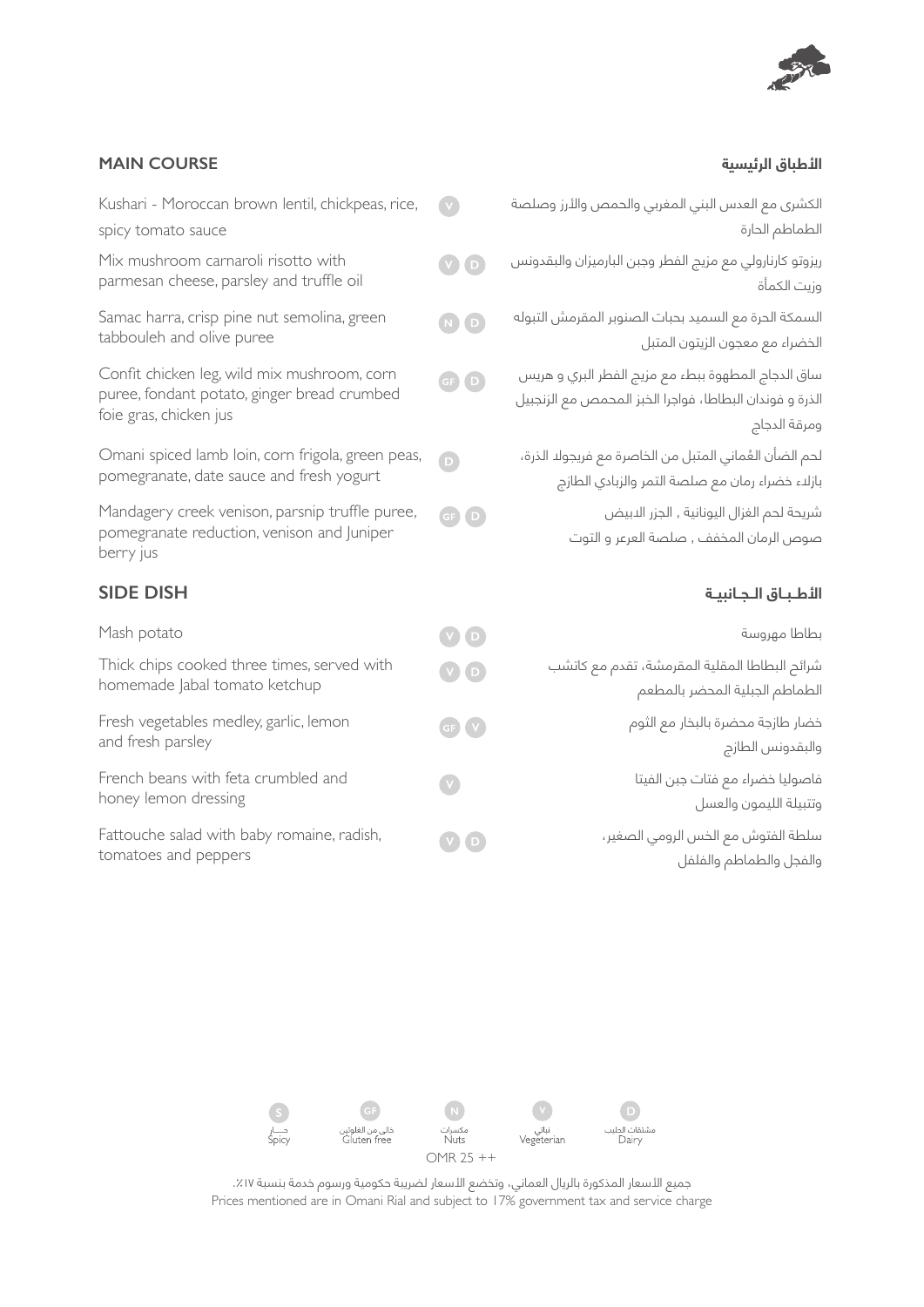

#### **ّ مـــــــزات MEZZE**

| Pomegranate hummus, spicy sausage,         | GF(D)                      | حمّص مع الرمان، نقانق حارة، فلفل       |
|--------------------------------------------|----------------------------|----------------------------------------|
| pepper and feta                            |                            | وجبن الفيتا                            |
| Baba ghanoush - smoky eggplant with        | GP(V)                      | ابا غنوج- باذنجان مدخّن مع الطحينة     |
| tahini and lemons                          |                            | والليمون                               |
| Soft creamy labneh with walnuts and pepper | $(\mathbf{V},\mathbf{D})$  | لبنة بالكريمة الناعمة مع الجوز والفلفل |
|                                            | GF(N)                      |                                        |
| Tomato and pomegranate tabbouleh           | $\left( \mathbf{V}\right)$ | تبولة بالطماطم والرمان                 |
| Bastourma with pomegranates and fennel     | GF                         | البسطرمة مع الرمّان والشمّر            |
| Zucchini, yogurt and mint dip              | $(V)$ $D$                  | كوسا، غموس الزبادي والنعناع            |
|                                            | GF                         |                                        |

# **شــوربــات SOUP**

| Red pepper soup with freekeh wheat, chickpeas<br>and feta             | V                     | شوربة الفلفل الأحمر مع الفريكة<br>والحمص وجبن الفيتا   |
|-----------------------------------------------------------------------|-----------------------|--------------------------------------------------------|
| Fragrant duck ash with poached apple, rice<br>noodles and saffron oil | $\left($ GF $\right)$ | شوربة البط مع التفام المسلوق<br>والشعريه وزيت الزعفران |

## **الــمــقبــالت ENTREE**

| Saffron poached pears, buffalo mozzarella, mint,<br>rocket, Jabal Akhdar honey dressing | NV                    | الكمثري المسلوقع بالزعفران مع جبن الموزاريلا من حليب<br>الجاموس، نعناع،جرجير،تتبيلة عسل الجبل الدخضر |
|-----------------------------------------------------------------------------------------|-----------------------|------------------------------------------------------------------------------------------------------|
| Roasted golden red baby beetroot, avocado<br>puree, pumpkin seeds, feta cheese salad    | VO                    | صغير الشمندر الدحمر المحمّر مع أفوكادو<br>مهروس مع بذور اليقطين وسلطة جبن الفيتا                     |
| Winter baby vegetable salad, shallot dressing<br>and goat cheese snow                   | $\bigcirc$ $\bigcirc$ | سلطة خضروات الشتاء الصغيرة،<br>صلصة الكراث، وجبن الماعزر                                             |
| Char grilled octopus, green chili zhoug, pickled<br>radishes, smoked potato             | GF                    | أخطبوط مشوي على الفحم، صلصة الفلفل<br>الأخضر الحار، فجل مخلل، بطاطا مدخنة                            |
| Charmoulla marinated tuna with roasted<br>peppers, olives, lemon, parsley and onion     |                       | شرمولة التونة المتبلة مع الفلفل المشوي، الزيتون،<br>الليمون، البقدونس والبصل                         |
| Juniper berry duck leg confit, brussels sprouts,<br>labneh, onion, mustard seed sauce   | GP N                  | لحم ساق البط المتبل بالعرعر ومطهو ببطء مع براعم<br>البوكسل واللبنه والبصل مع صلصة بذور الخردل        |

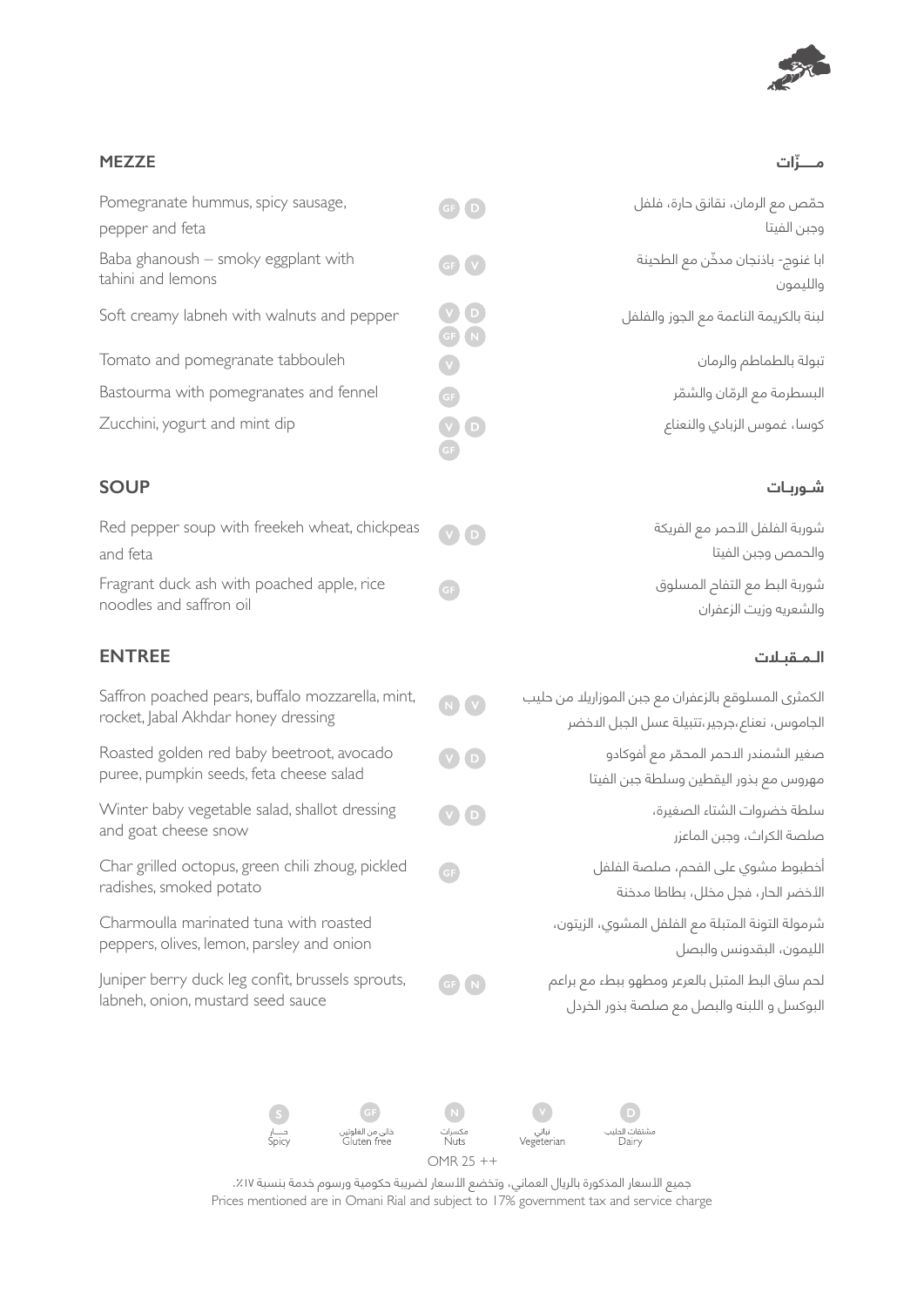

### **األطباق الرئيسية COURSE MAIN**

| Zucchini backed in yoghurt sauce with pine nut<br>and herb crumb, slow roasted cherry tomato           | $V$ $D$                         | الكوسا المطبوخه في صلصة الزبادي مع الصنوبر<br>والاعشاب والطماطم الصغيره المحمره ببطء                               |
|--------------------------------------------------------------------------------------------------------|---------------------------------|--------------------------------------------------------------------------------------------------------------------|
| Vegetable tagine in a fragrant yoghurt sauce,<br>chickpeas and honeyed pine nuts with herb<br>couscous |                                 | طاجن الخضروات في صلصة الزبادي المفوّم مع الحمص<br>والصنوبر المغلف بالعسل مع الكسكس بالأعشاب                        |
| Steamed local fish, crushed peas, matbucha,<br>harissa, lemon garlic butter olives and herbs           |                                 | سمك محلي مطهو بالبخار، بازلاء مطحونة،مطبوخة الطماطم،<br>هريسة، مع تتبيلة الزبده والليمون والثوم بالزيتون والدأعشاب |
| Smoky baby chicken, charred corn fregola,<br>mushroom, black garlic mayonnaise                         |                                 | دجاج صغير مدخن، فريجولد الذرة المشوية على الفحم، فطر،<br>مايونيز الثوم الأسود                                      |
| Grilled veal cutlet, garlic confit potato, braised<br>fennel, carrot, caramelized pears, veal jus      | $\Box$<br>$\left($ GF $\right)$ | شريحة لحم عجل مشوية والبطاطا بالثوم وشمّر مطهو ببطء<br>وجزر وكمثرى بالكراميل مع مرقة لحم العجل                     |
| Slow braised beef cheek, brown onion puree,<br>pickled celery, radish, pomegranate                     | GFN                             | لحم البقر المطهو ببطء مع بصل بني مهروس والكرفس<br>المخلل والفجل والرمان                                            |
|                                                                                                        |                                 |                                                                                                                    |
| <b>SIDE DISH</b>                                                                                       |                                 | الأطباق الجانبية                                                                                                   |
| Mash potato                                                                                            | $V$ $\Omega$                    | بطاطا مهروسة                                                                                                       |
| Thick chips cooked three times, served with<br>homemade Jabal tomato ketchup                           | $(V)$ <sup>D</sup>              | شرائح البطاطا المقلية المقرمشة، تقدم مع كاتشب<br>الطماطم الجبلية المحضر بالمطعم                                    |
| Fresh vegetables medley, garlic, lemon<br>and fresh parsley                                            | GP V                            | خضار طازجة محضرة بالبخار مع الثوم<br>والبقدونس الطازج                                                              |
| French beans with feta crumbled and honey<br>lemon dressing                                            | $\bullet$                       | فاصوليا خضراء مع فتات جبن الفيتا<br>وتتبيلة الليمون والعسل                                                         |

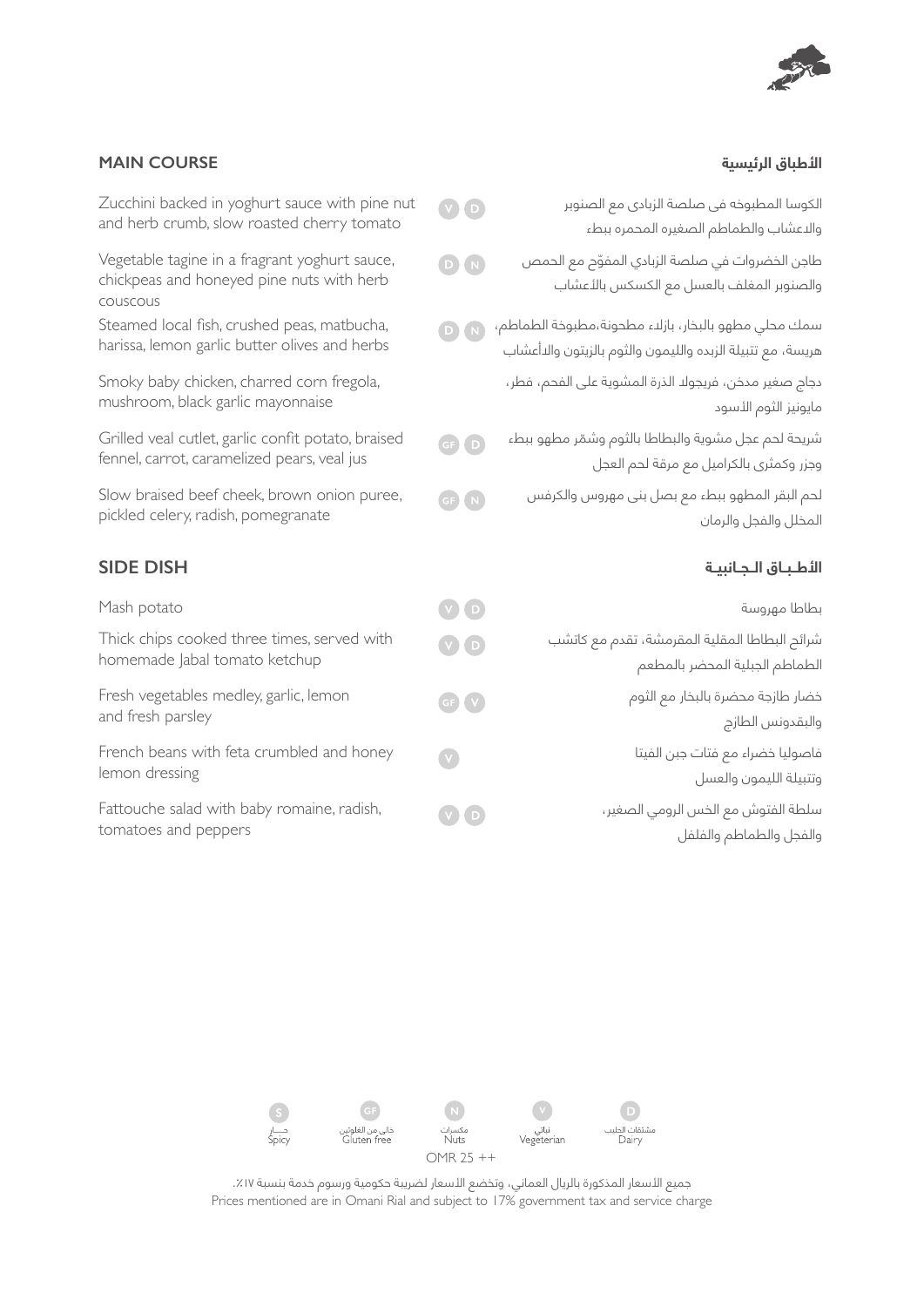

## **ّ مـــــــزات MEZZE**

| GF V   | حمص بالكريمة مع زيت الزيتون<br>الجبلي والحمص المقرمش        |
|--------|-------------------------------------------------------------|
| GF V   | مطبوخة الطماطم الحارة وسلطة<br>الباذنجان مع الأعشاب العطرية |
| N V    | تبولة بالمشمش<br>والفستق مع زهر البرتقال                    |
|        | لحم بقري مجفف مع المخللات المشكلة                           |
| VN     | الجزر المبشور مع الصنوبر وتتبيلة<br>الطماطم والزعفران       |
| $\Box$ | الجبن الأبيض الطري مع الزعتر<br>والفلفل الحار والليمون      |
|        |                                                             |

## **شــوربــات SOUP**

| nd smoked chili       |                      | شوربة العدس مع البقدونس والفلفل الحار المدخن |
|-----------------------|----------------------|----------------------------------------------|
| e, fennel, garlic and | GP(V)                | شوربة المأكولات البحرية مع البرتقال          |
|                       | $\left($ d $\right)$ | والشمّر والثوم والزعفران                     |

| VN                    | الفطر وجبن الحلومي المشوي مع صلصة الطحينة وسلطة    |
|-----------------------|----------------------------------------------------|
|                       | اللوز المدخن                                       |
| $\bigcirc$            | خس إفرنجي مع حبات الرمان و شرائح البرتقال والهليون |
| $\nabla$              |                                                    |
| $\left($ GF $\right)$ | و جبن الفيتا مع صلصة الريتون و الليمون             |
|                       | جرافلاكس من سمك السلمون، بصل مخلل، القبّار المقلي  |
| $\left($ GF           | مع صلصة ريمولاد                                    |
|                       |                                                    |

جمبري بالكنافة مع اللوز المحمص و صلصلة سكورداليا مع تتبيلة الرومان والعسل

كبد الدوز (فوا جرا) مع برقوق بالكراميل، دوار الشمس الدرني المشوي وهريس الخرشوف والشمندر وخبز الزنجبيل وصلصة التمر مع زيت الريحان

> لحم ذيل الثور المطهو ببطء بدون عظم مع الكمون، الجزر، هريس الكرفس، البقدونس الطازج والرمان

| Matbucha - spicy tomato and eggplant salad<br>with fragrant herbs | GF(V)             | مطبوخة الطماطم الحارة وسلطة<br>الباذنجان مع الأعشاب العطرية |
|-------------------------------------------------------------------|-------------------|-------------------------------------------------------------|
| Apricot and pistachio tabbouleh with orange<br>blossom            | (N)(V)            | نبولة بالمشمش<br>والفستق مع زهر البرتقال                    |
| Air dried beef with mixed pickles                                 |                   | لحم بقرى مجفف مع المخللات المشكلة                           |
| Shaved carrots with pine nuts and saffron<br>tomato dressing      | GF<br>$V$ $N$ $N$ | الجزر المبشور مع الصنوبر وتتبيلة<br>الطماطم والزعفران       |

Soft white cheese with za'atar, chili and lemon

Creamy hummus with Jabal olive oil and crisp

chickpeas

Lentil soup with parsley and Lentil soup with parsley

Seafood soup with orange saffron

## **الــمــقبــالت ENTREE**

Mushroom and grilled halloumi with tahini sauce and smoked almond salad

Coss lettuce, pomegranate, orange, asparagus, feta cheese with olive and lemon dressing

Gravlax of salmon, pickled onion, fried capers, celeriac remoulade

Prawn kunafah, roasted almond skordalia and pomegranate honey dressing

Foie gras, caramelized plums, roasted Jerusalem artichoke, beetroot puree ginger bread sauce, date chutney and basil oil

Braised boneless oxtail, carrot, celeriac puree, fresh parsley and pomegranate